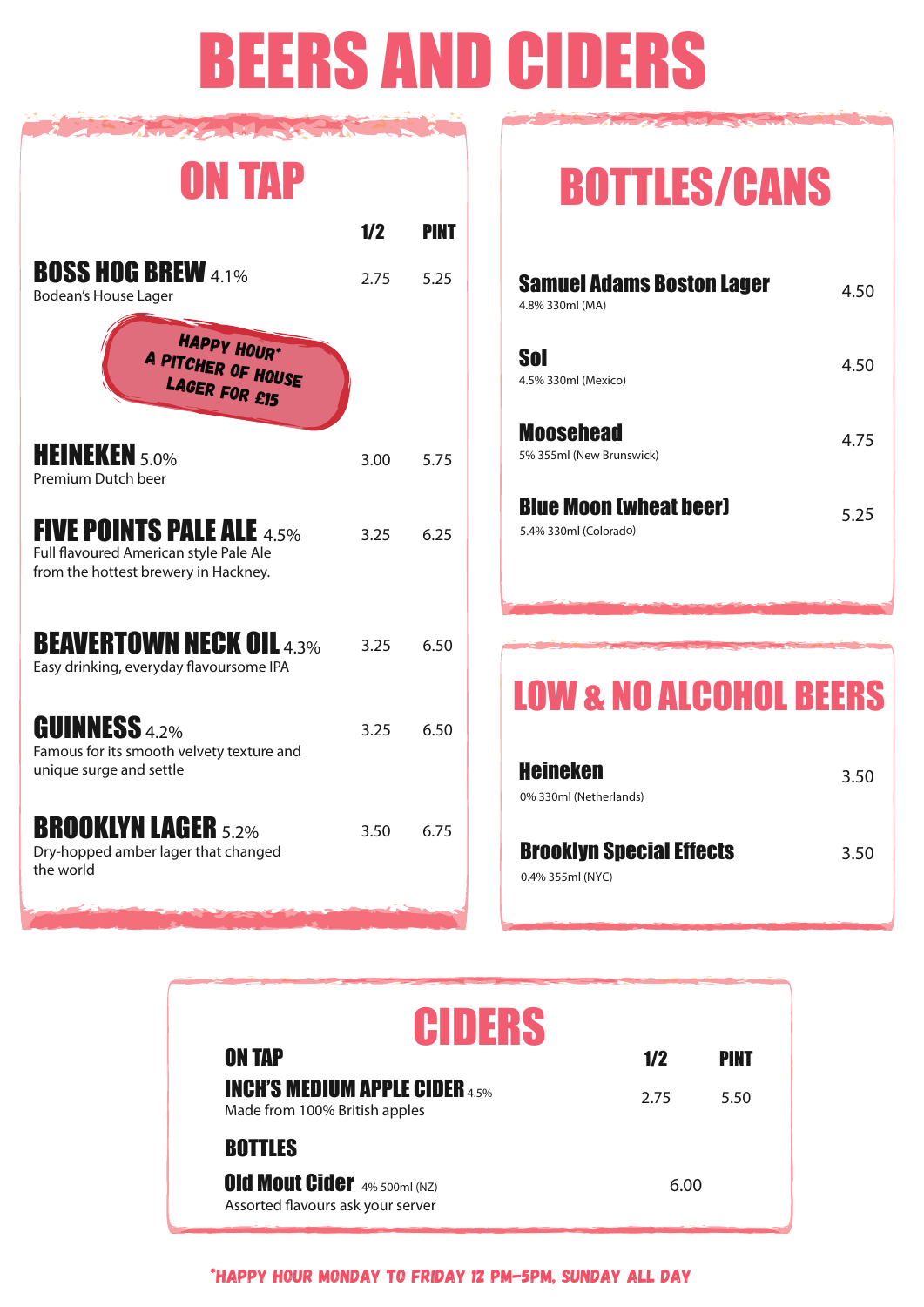

COCKTAILS

£8.50

HAPPY HOUR\* 2 OF THE SAME cocktails for £13.50

### OLD FASHIONED

Four Roses Original Bourbon, Bitters, Demerara Sugar and Maraschino

## MANHATTAN

Four Roses Small Batch or Bulleit Rye Whiskey, Vermouth, Bitters, Maraschino

## MINT JULEP

Maker's Mark, Mint, Sugar

## AMARETTO SOURS

Disaronno, Sugar, Lemon, Bitters, Sours Mix (contains egg)

## ALABAMA SLAMMER

Southern Comfort, Disaronno Amaretto, Chambord, Orange

## ESPRESSO MARTINI

Vodka, Mr. Black Coffee Liqueur, Demerara Sugar, Espresso

## PORNSTAR MARTINI

Vanilla Vodka, Sugar, Passionfruit Liqueur & Puree, Prosecco

## GIN RASPBERRY COLLINS

Gin, Raspberry Puree, Lemon, Chambord

## AVIATION COCKTAIL

Blooms Gin, Lemon, Sugar, Maraschino, Violette Liqueur

## MARGARITA

Cazcabel Blanco Tequila, Triple Sec, Agave, Lime

## piña colada

Aluna Coconut Rum, Coconut Milk, Sugar, Pineapple

## MAI TAI

2 Rums, Southern Comfort Black, Almond Syrup, Pineapple, Lime

## HURRICANE

3 Rums, Triple Sec, Passionfruit, Orange, Grenadine, Lime

DAIQUIRI - RASPBERRY, STRAWBERRY OR PASSION FRUIT Westerhall No5 Rum, Fruit Puree, Sugar, Lime

## MOJITO - CLASSIC OR STRAWBERRY

Westerhall No2 Rum, Mint, Demerara sugar, Lime

\*HAPPY HOUR MONDAY TO FRIDAY 12PM-5PM, SUNDAY ALL DAY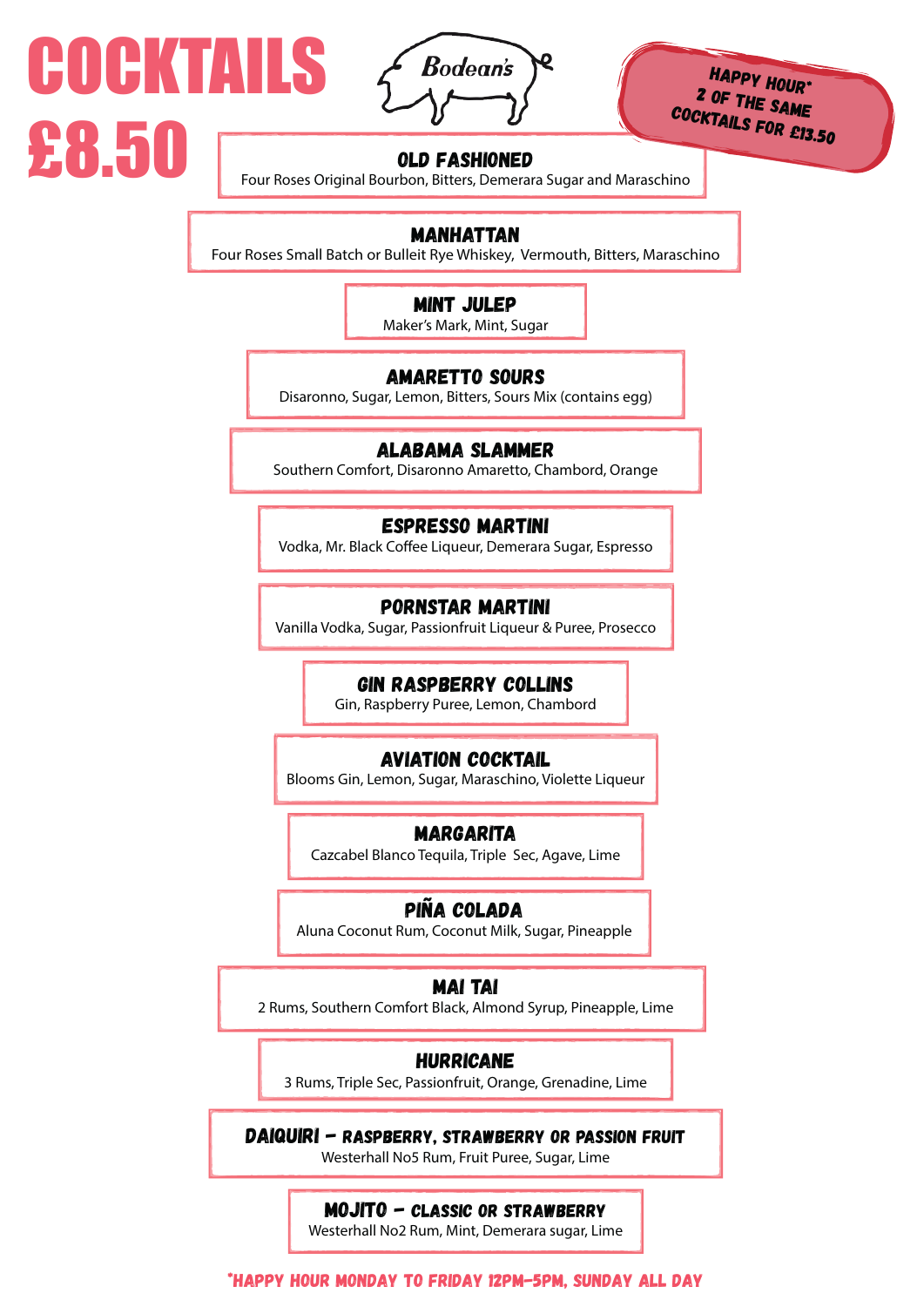# All prices 25ml

## NEW & SPECIAL

Four Roses Small Batch Select - 52% 6.00 Non-chill filtered and crafted from 6 unique bourbons all aged minimum 6-7 years

## BOURBON & RYE

| Four Roses Original Bourbon - 40% | 3.00 |
|-----------------------------------|------|
| Buffalo Trace - 40%               | 3.25 |
| Bulleit Bourbon - 45%             | 3.50 |
| Maker's Mark - 45%                | 3.75 |
| Four Roses Small Batch - 45%      | 3.75 |
| Knob Creek Small Batch - 50%      | 3.95 |
| Bulleit Rye - 45%                 | 4.25 |
| Four Roses Single Barrel - 50%    | 4.25 |

## OTHER U.S. WHISKIES AND SPIRITS

| Southern Comfort - 35%             | 3.25 |
|------------------------------------|------|
| Southern Comfort Black - 40%       | 3.75 |
| Jack Daniel's No.7 Tennessee - 40% | 4.00 |

## SCOTCH & IRISH

| Johnny Walker Red label - 40%       | 3.00 |
|-------------------------------------|------|
| Jameson - 40%                       | 3.50 |
| Johnny Walker Black label - 40%     | 3.70 |
| Dubliner Irish Whiskey - 40%        | 3.50 |
| The Dead Rabbit Irish Whiskey - 44% | 5.00 |
| Talisker 10yo - 45.8%               | 5.25 |

## VODKA & GIN

| Stolichnaya Red Vodka - 40%       | 3.00 |
|-----------------------------------|------|
| Ketel One Vodka - 40%             | 3.25 |
| Greenall's London Dry Gin - 37.5% | 3.00 |
| Greenall's Blueberry Gin - 37.5%  | 3.00 |
| Greenall's Wild Berry Gin - 37.5% | 3.00 |
| Bloom London Dry Gin - 40%        | 3.25 |
| Tangueray London Dry Gin - 43.1%  | 3.75 |

## TEQUILA & RUM

| Cazcabel Blanco - 38%                     | 3.00 |
|-------------------------------------------|------|
| Cazcabel Reposado - 38%                   | 3.00 |
| Westerhall No.2 Rum - 37.5%               | 3.00 |
| Captain Morgan The Original Rum - 40%     | 3.00 |
| Captain Morgan Original Spiced Gold - 35% | 3.00 |
| Westerhall No.5 Rum - 43%                 | 3.25 |
| Aluna Coconut Rum - 37.5%                 | 3.25 |

## SHOOT THE MOON SHOT STICKS

| ANY MIX OF THE BELOW SHOTS<br>4 SHOTS - £12, 8 SHOTS - £20, 12 SHOTS - £28 |
|----------------------------------------------------------------------------|
| <b>Cazcabel Honey Tequila 34%</b>                                          |
| <b>Cazcabel Coconut Tequila 34%</b>                                        |
| <b>Cazcabel Coffee Tequila 34%</b>                                         |
| <b>Fireball Cinnamon Whiskey 33%</b>                                       |
| <b>Antica Sambuca 38%</b>                                                  |
| <b>Red Stag Black Cherry Whiskey 40%</b>                                   |
|                                                                            |